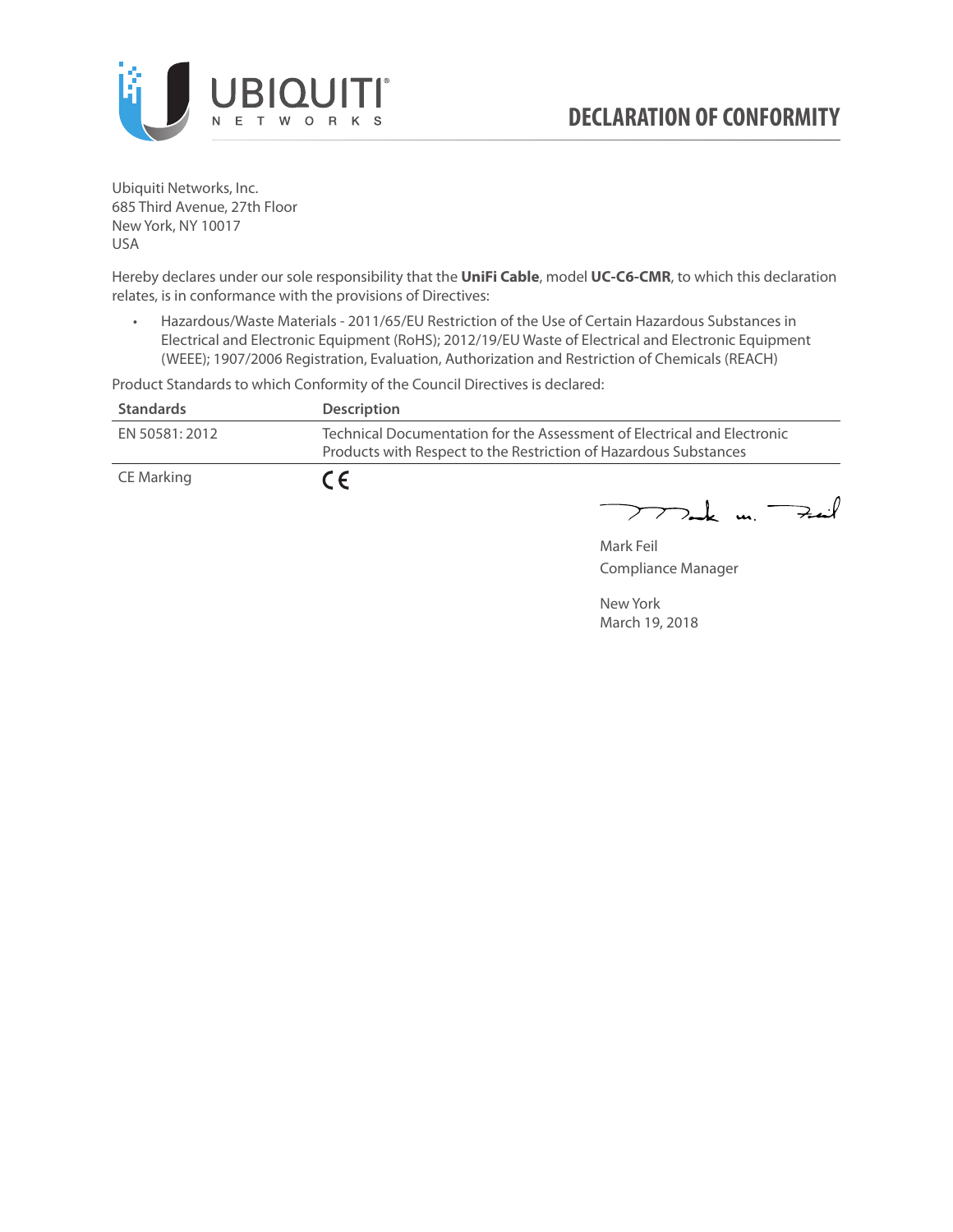

# **български** [Bulgarian]

С настоящото UBIQUITI NETWORKS декларира, че този тип радиосъоръжение UC-C6-CMR е в съответствие с Директива 2011/65/ЕС.

# **Hrvatski** [Croatian]

UBIQUITI NETWORKS ovime izjavljuje da je radijska oprema tipa UC-C6-CMR u skladu s Direktivom 2011/65/ЕU.

# **Čeština** [Czech]

Tímto UBIQUITI NETWORKS prohlašuje, že typ rádiového zařízení UC-C6-CMR je v souladu se směrnicí 2011/65/ЕU.

## **Dansk** [Danish]

Hermed erklærer UBIQUITI NETWORKS, at radioudstyrstypen UC-C6-CMR er i overensstemmelse med direktiv 2011/65/ЕU.

# **Nederlands** [Dutch]

Hierbij verklaar ik, UBIQUITI NETWORKS, dat het type radioapparatuur UC-C6-CMR conform is met Richtlijn 2011/65/ЕU.

## **English**

Hereby, UBIQUITI NETWORKS declares that the radio equipment type UC-C6-CMR is in compliance with Directive 2011/65/ЕU.

## **Eesti keel** [Estonian]

Käesolevaga deklareerib UBIQUITI NETWORKS, et käesolev raadioseadme tüüp UC-C6-CMR vastab direktiivi 2011/65/EL nõuetele.

# **Suomi** [Finnish]

UBIQUITI NETWORKS vakuuttaa, että radiolaitetyyppi UC-C6-CMR on direktiivin 2011/65/EU mukainen.

## **Français** [French]

Le soussigné, UBIQUITI NETWORKS, déclare que l'équipement radioélectrique du type UC-C6-CMR est conforme à la directive 2011/65/UE.

## **Deutsch** [German]

Hiermit erklärt UBIQUITI NETWORKS, dass der Funkanlagentyp UC-C6-CMR der Richtlinie 2011/65/EU entspricht.

## **Ελληνικά** [Greek]

Με την παρούσα ο/η UBIQUITI NETWORKS, δηλώνει ότι ο ραδιοεξοπλισμός UC-C6-CMR πληροί την οδηγία 2011/65/EE.

## **Magyar** [Hungarian]

UBIQUITI NETWORKS igazolja, hogy a UC-C6-CMR típusú rádióberendezés megfelel a 2011/65/EU irányelvnek.

## **Íslenska** [Icelandic]

Hér með lýsir UBIQUITI NETWORKS yfir því að UC-C6-CMR er í samræmi við tilskipun 2011/65/ESB.